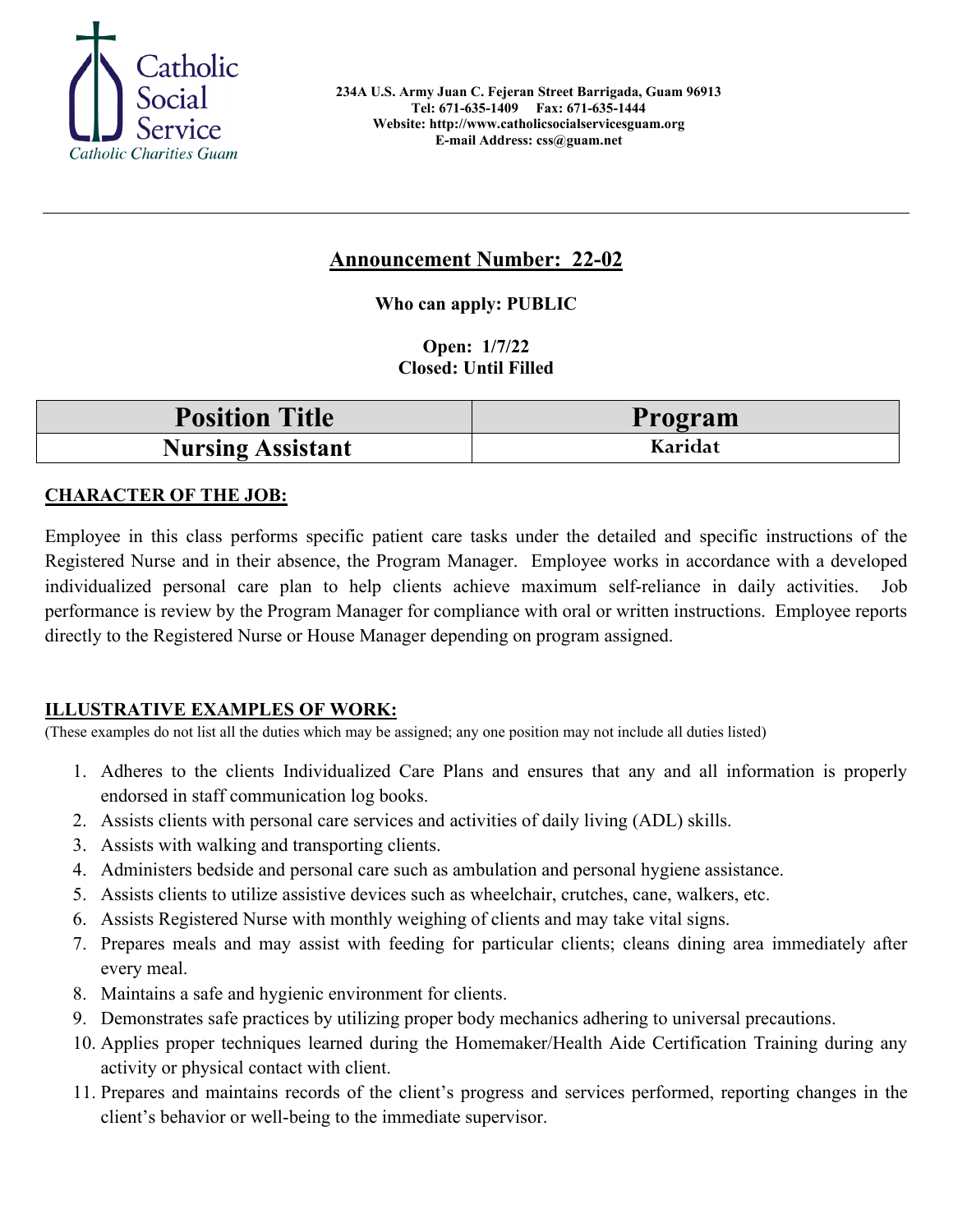

- 12. May work closely with Social Worker and multi-disciplinary committees in developing behavioral plans, service plans and activities for the clients.
- 13. Assists clients with recreational activities and reports changes in the participant's behavior or functional abilities to the Registered Nurse or supervisor; to include suggesting ideas to improve activities and ensures that they are suitable for clients.
- 14. Interacts and provides services to participants, families and collateral contacts in a professional manner.
- 15. Immediately reports all incidents involving clients to the Registered Nurse or Program Manager.
- 16. Ensures the confidentiality of all information pertaining to clients served.
- 17. Follows emergency procedures (fire drills, typhoon plan, etc.).
- 18. Attends training programs required by contract to include Introductory or Annual Nurse Assistant Training; Cardio Pulmonary Resuscitation (CPR); Crisis Prevention Intervention (CPI) Training; First Aid Training; and Homemaker/Health Aide Training.
- 19. Performs other related duties as assigned.

# **MINIMUM KNOWLEDGE, SKILLS AND ABILITIES:**

- 1. A level of knowledge normally acquired through attainment of a High School diploma or GED equivalent preferred.
- 2. Oral communication skills essential when talking with clients, giving instructions, listening, etc.
- 3. Written communication and written skills needed to track client progress and updates for reporting purposes and log activities.
- 4. Second language, a plus.
- 5. Strong service and team orientation
- 6. Ability to accurately perform multiple tasks simultaneously and meet multiple demands.
- 7. Flexibility in day-to-day actions and duties.

# **REQUIRED EDUCATION AND EXPERIENCE:**

- $\triangleright$  High School Diploma or GED equivalent plus a minimum of two (2) years of work/private experience as a caregiver for elderly or disabled individuals.
- $\triangleright$  Previous experience working with frail or demented clients preferable in an adult day care or other long term facility.